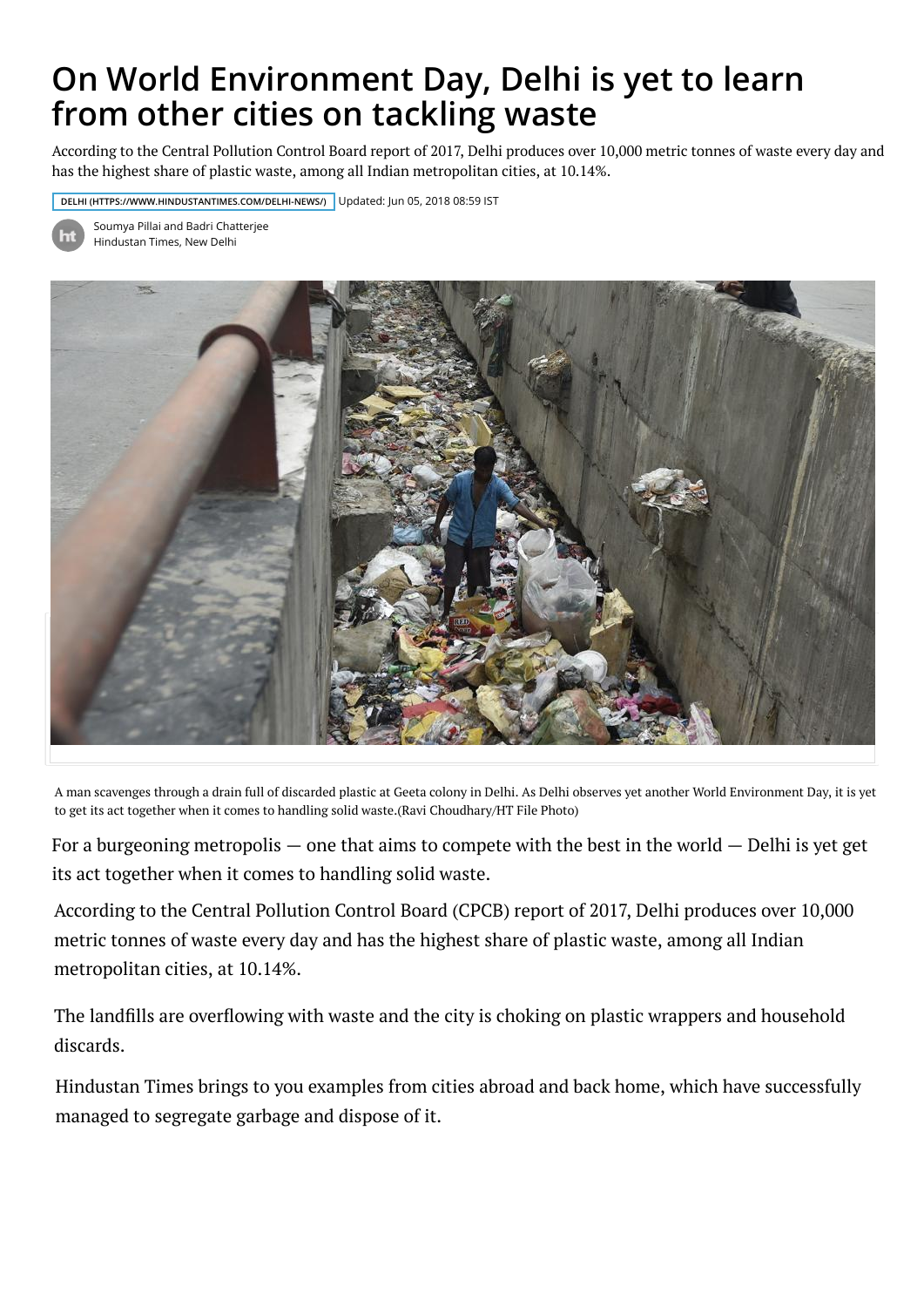## Alappuzha leads

About 2,000 kilometres from Delhi, Alappuzha in Kerala has found a place among five cities in the world that were recognised by the United Nations Environment Programme (UNEP) for their efficiency in dealing with solid waste. All Alappuzha did to earn the honour was enforce the rules.

According to the UNEP, Alappuzha introduced a decentralised waste management system.

A few years ago, roadsides and canals were filled with stinking garbage, threatening the coastal district's distinction of 'most-favoured' tourist destination as well as exposing residents to clouds of flies and disease-spreading mosquitoes, the report said.

In an email reply to Hindustan Times, the Alappuzha sanitation department said it encourages residents to reuse at least 80% of the waste generated by them. That means agencies have to deal with only 20%.

"Any productive change can only be implemented if residents participate in it," the response read.

Better known by its sobriquet "the Venice of the East", Alappuzha separates biodegradable waste at the ward level, then treats it in small composting plants and provides many of its 1,74,000 residents with biogas for cooking, the agency said.

## Japan shows the way in handling landfills

In the last decade, Japan's capital Tokyo has become a shining example of waste management for the rest of the world to emulate. It has worked extensively in waste segregation, collection and fixing responsibility on manufacturers of plastic in the form of bottles and wrappers.

The Japanese government's website shows that there are 19 waste incineration plants in the central part of Tokyo alone.

Although many experts say that incineration plants are not the best way to tackle waste, with Japan opting for the latest technology, disposal methods are efficient and environmental friendly. Municipal agencies have also found a solution for saturated landfills and are converting them into public spaces. In the early nineties, municipal agencies started scooping up trash heaps to level the land and layering the area with rocks, cement and soil. These areas were developed into recreational spots and green spaces and, in a decade, they were able to regain the natural ecosystem. Currently, as per the Tokyo municipal website, 13 species of animals and birds nest in these spaces.

The city has also worked on the basics —segregation of household waste is mandatory. The practice of waste segregation is taken so seriously that even 'plastic waste' is further segregated as batteries, PET bottles and grocery packets. They are collected by agencies depending on the frequency of generation. For example, household waste is collected daily, while battery waste is collected once a year.